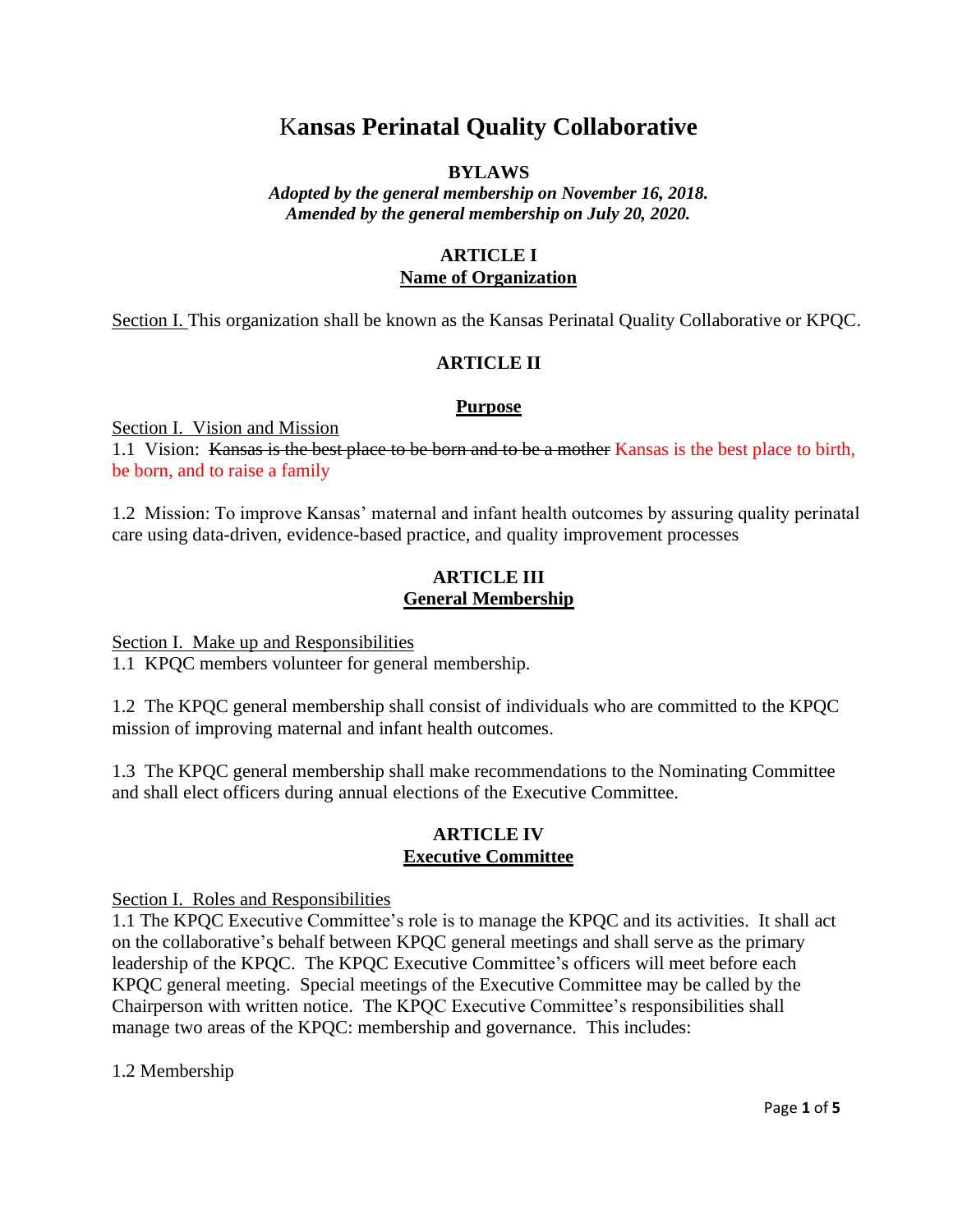- A. Convene a nominating committee for offices and positions of leadership in the KPQC.
- B. Solicit individuals from the maternal child health community for general membership in the KPQC and actively fill vacancies resulting from turnover in positions deemed to be key advisors by the Executive Committee
- C. Evaluate existing Executive Committee officers/members at the end of their term and make a recommendation for reappointment.
- D. Conduct orientation for new KPQC Executive Committee officers/members.

### 1.3 Governance

- A. Maintain the KPQC bylaws.
- B. Set the agendas for the KPQC meetings.
- C. Introduce and launch new quality improvement initiatives
- D. Appoint the committee leads for quality improvement initiatives.
- E. Strategize for funding of the KPQC activities.
- F. Assure that funder contract deliverables include the completion of KPQC staff duties such as
	- a. Hiring and supervision of a Coordinator
	- b. Maintenance of the KPQC roster
	- c. Maintenance of the KPQC website
	- d. Continuous communication with the KPQC membership
	- e. Compiling the annual report
	- f. Maintenance of data infrastructure
- G. KPQC Executive Committee officers will declare any conflict to the best interests of the KPQC be it potential or actual. If a conflict of interest exists, that member would appropriately modify participation based on the recommendation of the Chairperson including voting abstention.

### Section II. Officers and Terms

2.1 The Executive Committee officers shall be elected by a majority vote from the KPQC general membership.Officers include: Chairperson, Chairperson Elect (who serves as Vice-Chairperson), Past Chairperson, five (5) Executive Committee members, one appointed Kansas Hospital Association representative, and one appointed KDHE representative.

2.2 The Chairperson will serve a three-year term. Each year of the three-year term is served as follows: First year: Chairperson Elect (who serves as Vice-Chairperson); Second year: Chairperson; Third year: Past Chairperson. Each term will run for one calendar year, from January through December. Therefore, Chairperson elections will be held annually as outlined in Article IV, Section III.

2.3 Four (4) Executive Committee members will be elected every other year and each officer will serve a two-year term, not to exceed four years. Each term will run for two calendar years, from January through December. Therefore, these Executive Committee officers/member elections will be held every other year as outlined in Article IV, section III.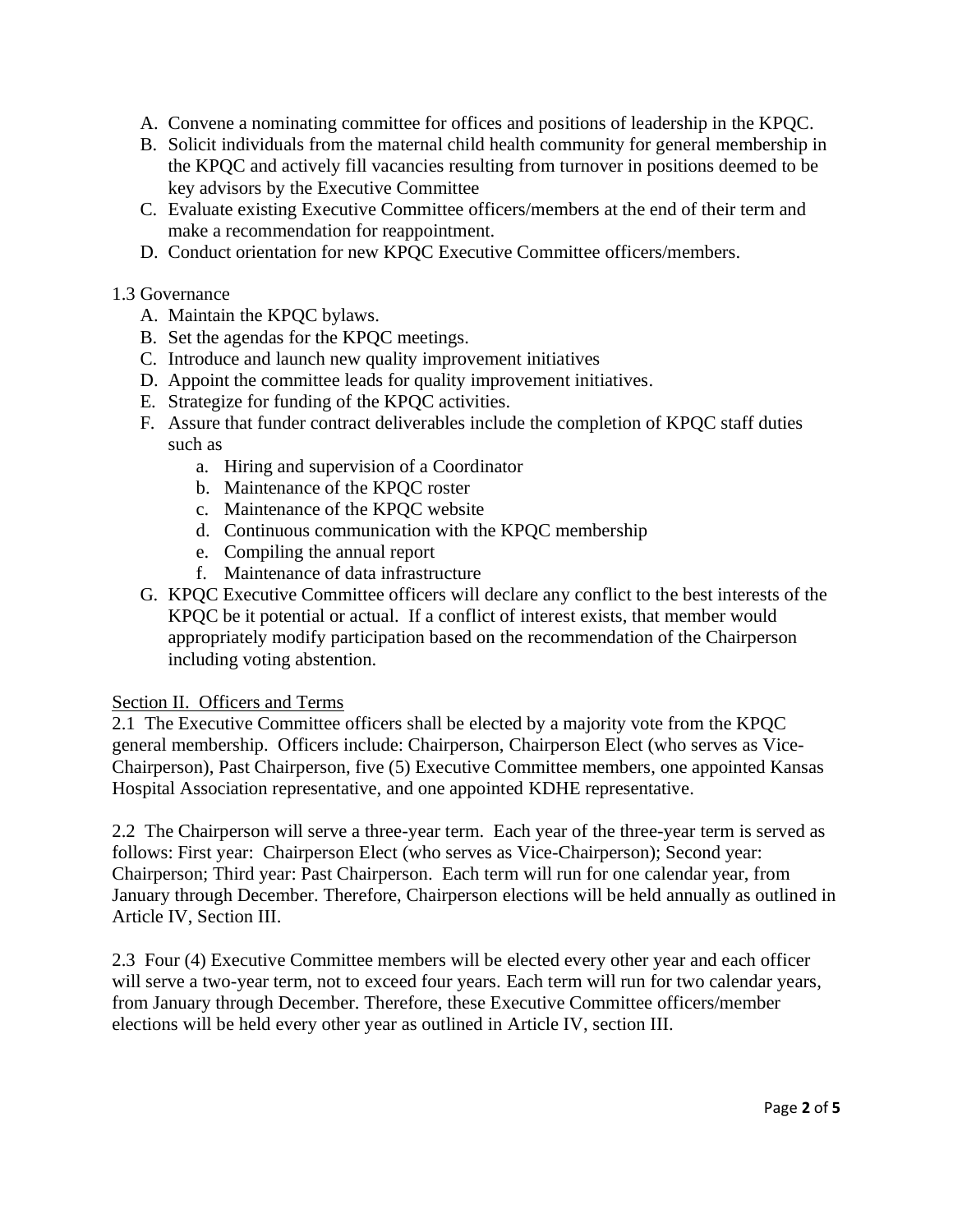2.4. The Director of the Kansas Department of Health and Environment (KDHE) Bureau of Family Health will appoint a staff person of their choosing to serve on the Executive Committee of the KPQC. This individual has voting rights and is exempt from Executive Committee member term limits. Any change in Agency representative shall be in writing and given to the KPQC Chairperson.

2.5 The Executive Director of the Kansas Hospital Association (KHA) will appoint a staff person of their choosing to serve on the Executive Committee of the KPQC. This individual has voting rights and is exempt from Executive Committee member term limits. Any change in Agency representative shall be in writing and given to the KPQC Chairperson.

2.6 The leadership of the Kansas Maternal Mortality Review Committee will appoint a member of their choosing to serve on the Executive Committee of the KPQC. This individual has voting rights and is exempt from Executive Committee member term limits. Any change in KMMRC representative shall be in writing and given to the KPQC Chairperson.

# Section III. Elections

3.1 A Nominating Committee to include the Chairperson, Chairperson elect (who serves as the Vice-Chairperson), Past Chairperson, and two KPQC officers will give their panel of nominees to the KPQC General Membership at the annual November meeting for the approval of Executive Committee officers.

3.2 The KPQC membership shall hold elections for Executive Committee officers at the annual KPQC membership meeting in November of each year; staggering the terms of Executive Committee officers to preserve the stability of the Executive Committee.

3.3 Quorum for the election of Executive Committee officers shall be members in attendance at the annual November meeting of the KPQC general membership.

# Section IV: Principal Executive

The Chairperson shall be the principal executive officer of the KPQC. He/she shall preside at all meetings. He/she may sign all instruments as may be authorized by the KPQC. He/she shall perform all other duties incident to the office of Chairperson as prescribed by the KPQC.

# Section V. Resignations and Vacancies

In the absence of the Chairperson, or in the event of the Chairperson's inability or refusal to act, or resignation, the Vice Chairperson shall perform the duties of the Chairperson until the appointment of a new Chairperson. A resignation of any officer shall be in writing and given to the Past Chairperson. The KPQC Past Chairperson shall, with the concurrence of the Chairperson and the Chairperson-Elect, appoint a new officer for the remainder of the officer's term.

# **ARTICLE V Meetings**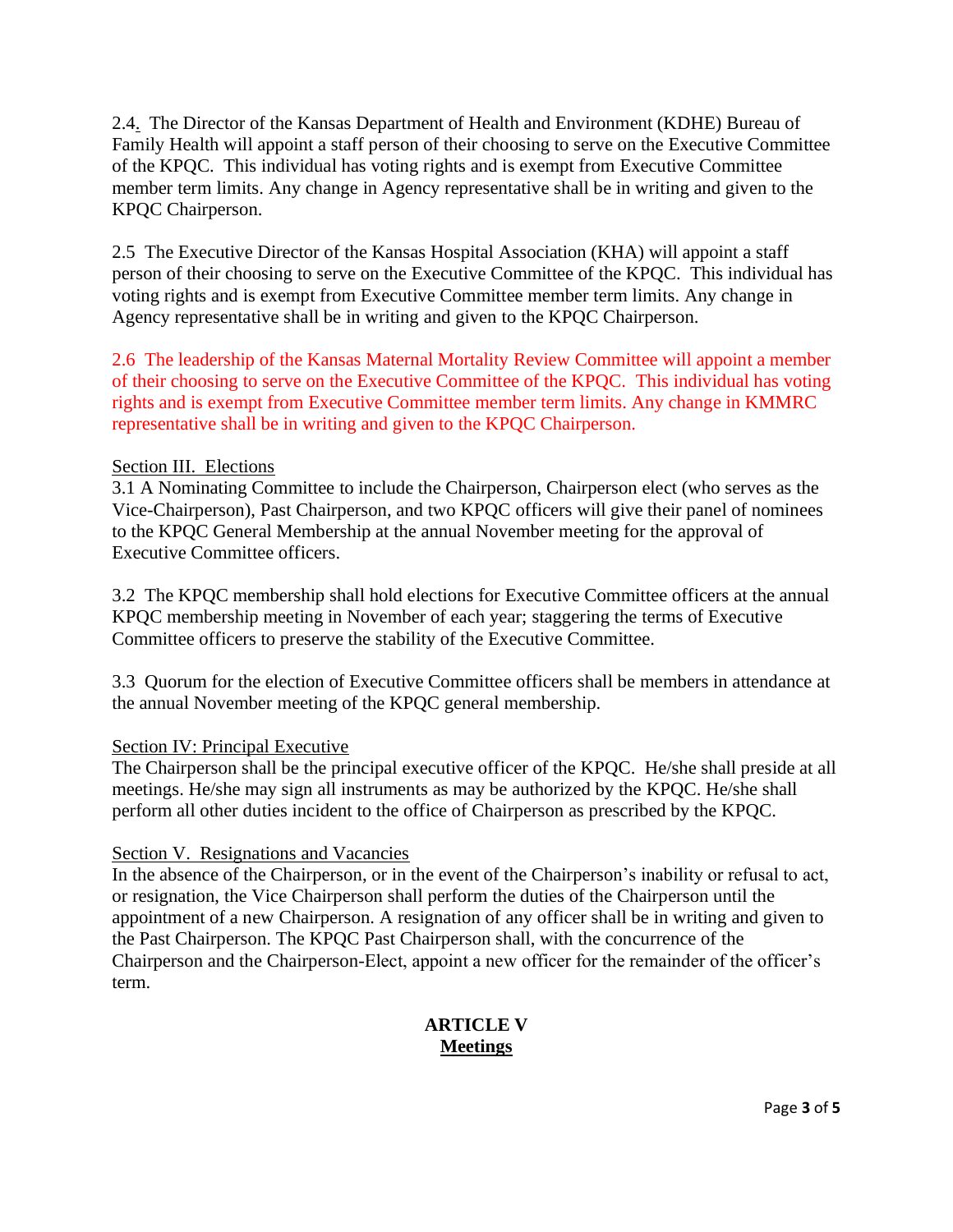Section I. Meeting Frequency

The KPQC shall hold meetings of the general membership at least two times per year at the call of the Executive Committee. The Executive Committee must meet prior to each general meeting of KPQC members to set the agenda.

### Section II. Attendance

KPQC Executive Committee officers shall give prior notice to the KPQC Chairperson when they will not attend a meeting of the KPQC regardless of whether or not they are sending an alternate. The officer will notify the KPQC Chairperson if an alternate is designated to attend a meeting. Any KPQC Executive Committee officers that have not attended two meetings without prior notification to the KPQC Chairperson will be subject to removal from the KPQC Executive Committee.

### Section III. Open to the Public

All meetings of the KPQC shall be open to the public.

# **ARTICLE VI Committees/Task Forces**

### Section I. Committees/Task Forces

The KPQC Executive Committee shall be empowered to appoint committee chairs and members and liaisons to such standing and temporary committees or task forces as may be necessary to carry out the duties and to facilitate the operation of the KPQC. These committees/task forces shall convene on an as needed basis as decided by the committee/task force to complete the work as set forth in the standing committee's plan and quality improvement initiative charters. Progress of the committees/task forces will be communicated to the KPQC Chairperson.

### Section II. Quality Improvement (QI) Initiative Committees

All quality improvement initiative committees will operate with a charter to outline the work that the KPQC has prioritized for QI initiatives. The charters for all QI initiatives will include: Title of initiative, introduction, project data assessment, mission, aims, methods, roles and responsibilities, training and education, roster of participating centers, QI committee lead contact information, and references.

#### Section III. Other Committees

The Chair shall appoint committees as may be necessary for conduct of the KPQC's affairs. The need for these committees shall be reviewed annually and recommendations for status made at the November KPQC meeting for vote by the KPQC general membership if needed.

### **ARTICLE VII Parliamentary Authority**